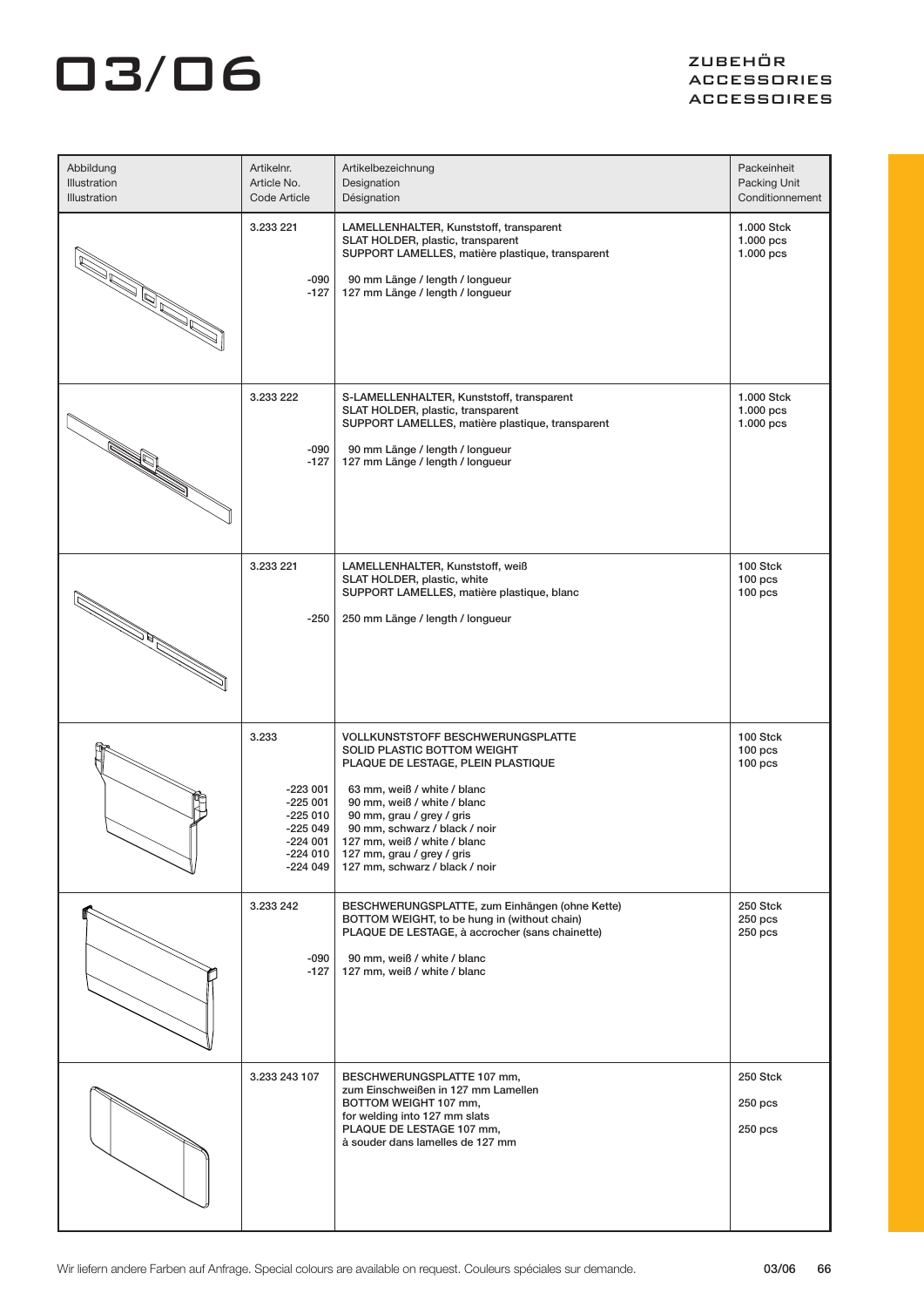# $\overline{\mathbf{a}}$   $\overline{\mathbf{a}}$   $\overline{\mathbf{b}}$   $\overline{\mathbf{b}}$   $\overline{\mathbf{b}}$   $\overline{\mathbf{b}}$   $\overline{\mathbf{b}}$   $\overline{\mathbf{c}}$   $\overline{\mathbf{b}}$   $\overline{\mathbf{c}}$   $\overline{\mathbf{b}}$   $\overline{\mathbf{c}}$   $\overline{\mathbf{b}}$   $\overline{\mathbf{c}}$   $\overline{\mathbf{b}}$   $\overline{\mathbf{c}}$   $\overline{\mathbf{b}}$   $\overline{\mathbf{c}}$   $\overline{\$

### ACCESSORIES ACCESSOIRES

| Abbildung<br>Illustration<br><b>Illustration</b> | Artikelnr.<br>Article No.<br>Code Article     | Artikelbezeichnung<br>Designation<br>Désignation                                                                                                                                                                                                                                                       | Packeinheit<br>Packing Unit<br>Conditionnement       |
|--------------------------------------------------|-----------------------------------------------|--------------------------------------------------------------------------------------------------------------------------------------------------------------------------------------------------------------------------------------------------------------------------------------------------------|------------------------------------------------------|
|                                                  | 3.233 242<br>$-250$                           | BESCHWERUNGSPLATTE, zum Einhängen (ohne Kette)<br>BOTTOM WEIGHT, to be hung in (without chain)<br>PLAQUE DE LESTAGE, à accrocher (sans chainette)<br>250 mm, weiß / white / blanc                                                                                                                      | 100 Stck<br>100 <sub>pos</sub><br>100 <sub>pos</sub> |
|                                                  | 3.233 226<br>$-001$<br>$-010$<br>-049         | ABSTANDSKETTE für 90 mm Lamelle<br>BOTTOM CHAIN for 90 mm louvre<br>CHAÎNETTE DU BAS pour 90 mm lamelle<br>100 mm, weiß / white / blanc<br>100 mm, grau / grey / gris<br>100 mm, schwarz / black / noir                                                                                                | 250 m<br>250 m<br>250 m                              |
|                                                  | 3.239 226<br>$-000$<br>3.233 228              | ABSTANDSKETTE Metall für 90 mm Lamelle<br>BOTTOM CHAIN metal for 90 mm louvre<br>CHAÎNETTE DU BAS métal pour 90 mm lamelle<br>100 mm, metall / metal / métal<br>ABSTANDSKETTE für 127 mm Lamelle                                                                                                       | 150 m<br>150 m<br>150 m                              |
|                                                  | -001<br>$-010$<br>-049<br>3.233 239<br>-001   | BOTTOM CHAIN for 127 mm louvre<br>CHAINETTE DU BAS pour 127 mm lamelle<br>120 mm, weiß / white / blanc<br>120 mm, grau / grey / gris<br>120 mm, schwarz / black / noir<br>130 mm, weiß / white / blanc                                                                                                 | 250 m<br>250 m<br>250 m                              |
|                                                  | $-010$<br>3.239 239<br>$-000$                 | 130 mm, grau / grey / gris<br>ABSTANDSKETTE Metall für 127 mm Lamelle<br>BOTTOM CHAIN metal for 127 mm louvre<br>CHAÎNETTE DU BAS métal pour 127 mm lamelle<br>130 mm, metall / metal / métal                                                                                                          | 150 m<br>150 m<br>150 m                              |
|                                                  | 3.233 227<br>$-000$<br>$-001$<br>-010<br>-049 | BEDIENKETTE, Kugel ø 4,5 mm, Kugelabstand 12 mm<br>OPERATING CHAIN, ball ø 4.5 mm, distance between balls 12 mm<br>CHAÎNETTE DE COMMANDE, boule ø 4,5 mm, distance des boules 12 mm<br>transparent / transparent / transparent<br>weiß / white / blanc<br>grau / grey / gris<br>schwarz / black / noir | 250 m<br>250 m<br>250 m                              |
|                                                  | 3.224 003<br>$-001$<br>-010<br>-049           | BEDIENKETTE, Kugel ø 3,8 mm, Kugelabstand 9,1 mm<br>OPERATING CHAIN, ball ø 3.8 mm, distance between balls 9.1 mm<br>CHAÎNETTE DE COMMANDE, boule ø 3,8 mm, distance des boules 9,1 mm<br>weiß / white / blanc<br>grau / grey / gris<br>schwarz / black / noir                                         | 250 m<br>250 m<br>250 m                              |